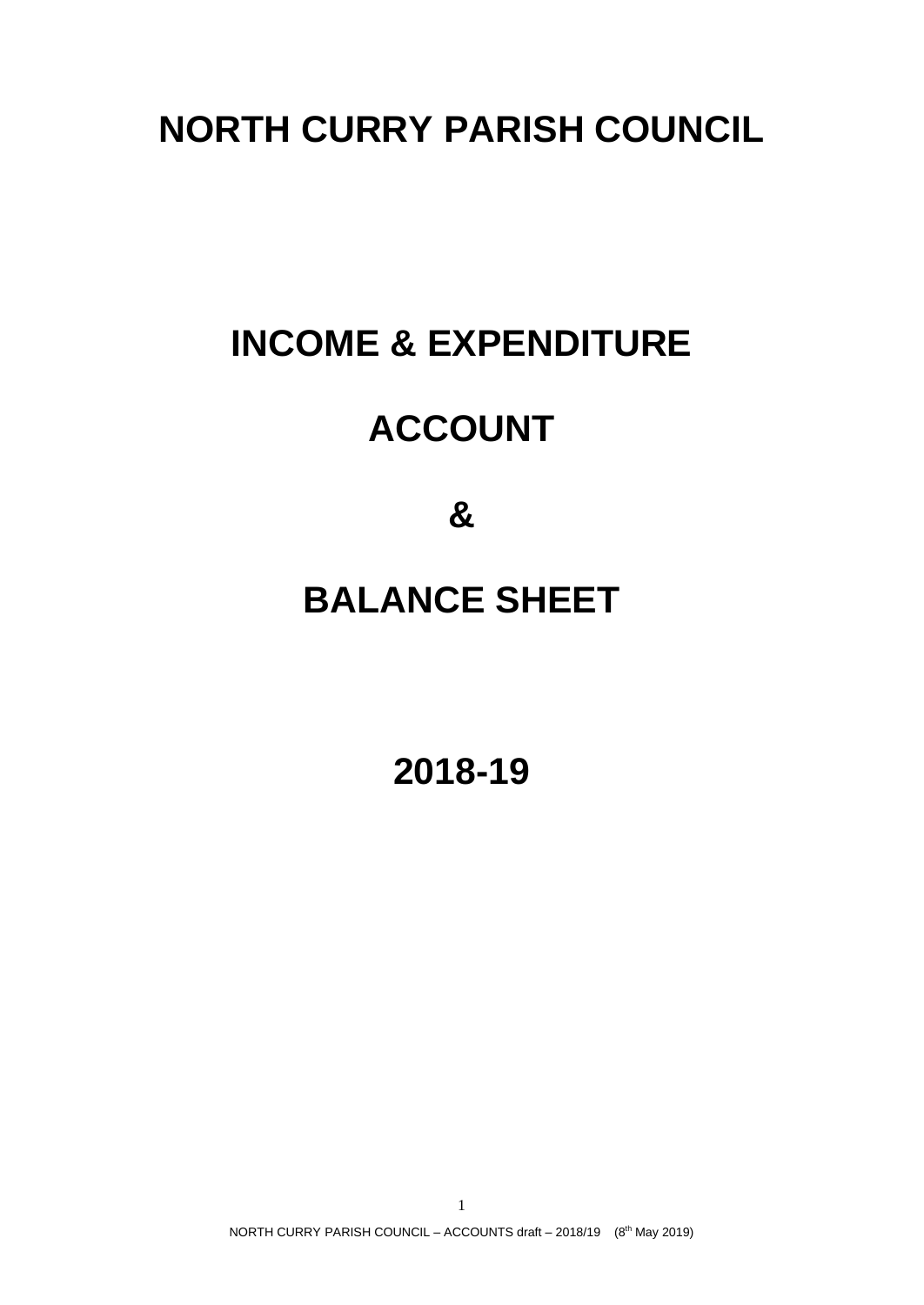#### **INCOME & EXPENDITURE ACCOUNT & BALANCE SHEET**

#### **2018 / 2019**

#### **INTRODUCTION**

The Council's financial accounts for the year ended 31st March 2019 are set out on pages 3 to 6. The accounts include various explanatory notes.

These accounts are unaudited.

These Accounts have been approved by resolution of the Parish Council at the meeting held on May 8 th 2019

Miss. W Baldwin Responsible Finance Officer

8<sup>th</sup> May 2019

North Curry Parish Office, Town Farm Stable, Town Farm, North Curry, TA3 6NP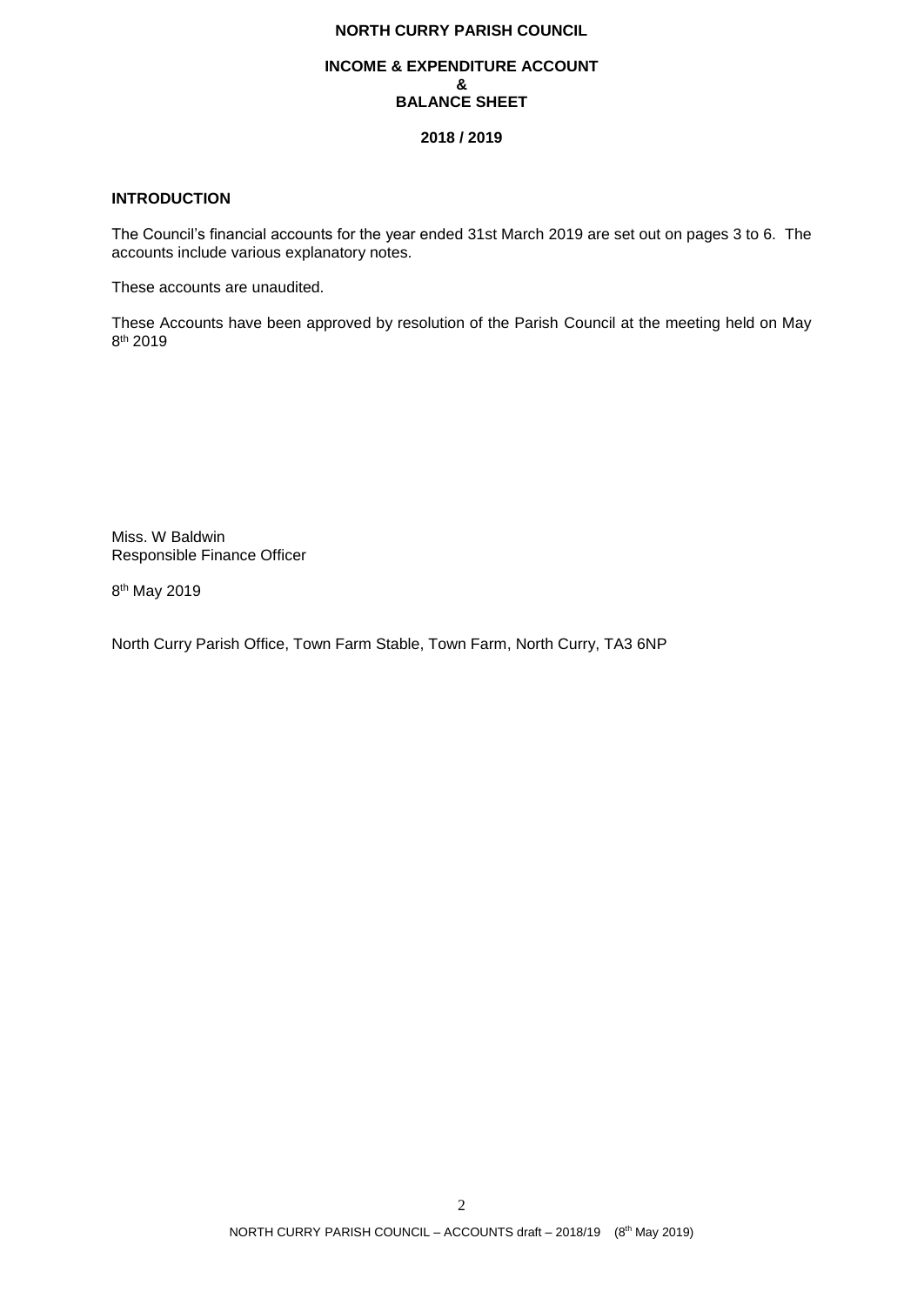#### **INCOME AND EXPENDITURE - 2018/19**

| Year ended<br>31st March 2018 |          | Year ended<br>31st March 2019    |          |           |
|-------------------------------|----------|----------------------------------|----------|-----------|
| £                             | £        |                                  | £        | £         |
|                               |          |                                  |          |           |
|                               |          | <b>INCOME</b>                    |          |           |
| 17312.00                      |          | Precept                          | 18000.00 |           |
| 259.05                        |          | Allotments                       | 315.55   |           |
| 7626.49                       |          | Grants                           | 52406.06 |           |
| 5000.00                       |          | Stable Rent                      | 5000.00  |           |
| 14422.41                      |          | Stable Income                    | 11709.07 |           |
| 4.43                          |          | Sundry<br><b>Bank Interest</b>   | 4.43     |           |
| 559.98                        | 45184.36 | <b>Total Income</b>              | 824.11   |           |
|                               |          |                                  |          | 88,259.22 |
|                               |          |                                  |          |           |
|                               |          | <b>EXPENDITURE</b>               |          |           |
| 5176.00                       |          | Administration (see below)       | 6566.69  |           |
| 186.89                        |          | Allotments                       | 266.00   |           |
| 0.00                          |          | <b>Parish Trees</b>              | 0.00     |           |
| 8542.79                       |          | <b>Clerks Employment Costs</b>   | 9888.36  |           |
| 444.60                        |          | Dog Bins                         | 533.52   |           |
| 0.00                          |          | <b>Facility Development</b>      | 0.00     |           |
| 753.60                        |          | Footpaths                        | 3105.89  |           |
| 10674.87                      |          | Grants                           | 4610.00  |           |
| 0.00                          |          | Jubilee 2012                     | 0.00     |           |
| 22.89                         |          | Office Equipment                 | 0.00     |           |
| 163.00                        |          | Repairs and Maintenance          | 194.80   |           |
| 404.45                        |          | Queen Square                     | 349.19   |           |
| 0.00                          |          | Signs and Noticeboards           | 1290.00  |           |
| 509.20                        |          | Village Newsletter               | 0.00     |           |
|                               |          |                                  |          |           |
| 0.00                          |          | White Street Machinery Store     | 21600.00 |           |
| 13046.50                      | 39924.79 | Stable expenditure               | 9199.63  | 57,604.08 |
|                               |          | <b>Total Expenditure</b>         |          |           |
|                               |          |                                  |          |           |
|                               | 5259.57  | SURPLUS/(DEFICIT) FOR THE YEAR   |          | 30,655.14 |
|                               |          |                                  |          |           |
|                               |          | <b>ADMINISTRATION</b>            |          |           |
|                               |          |                                  |          |           |
| 200.00                        |          | Audit                            | 200.00   |           |
| 106.87                        |          | Information Technology           | 1177.98  |           |
| 526.76                        |          | Insurance                        | 531.25   |           |
| 45.77                         |          | Postage                          | 13.00    |           |
| 2504.31                       |          | <b>Premises Costs</b>            | 2344.04  |           |
| 255.81                        |          | <b>Printing &amp; Stationery</b> | 124.39   |           |
| 0.00                          |          | Publications                     | 58.50    |           |
| 366.02                        |          | Room Hire                        | 340.19   |           |
| 660.18                        |          | Subscriptions                    | 663.21   |           |
| 126.83                        |          | Sundry                           | 725.85   |           |
| 329.57                        |          | Telephone                        | 278.28   |           |
| 105.00                        |          | Travel & Training                | 110.00   |           |
| $-51.12$                      |          | Error correction                 |          |           |
|                               |          |                                  |          |           |
| 5176.00                       |          | <b>Total Administration</b>      | 6566.69  |           |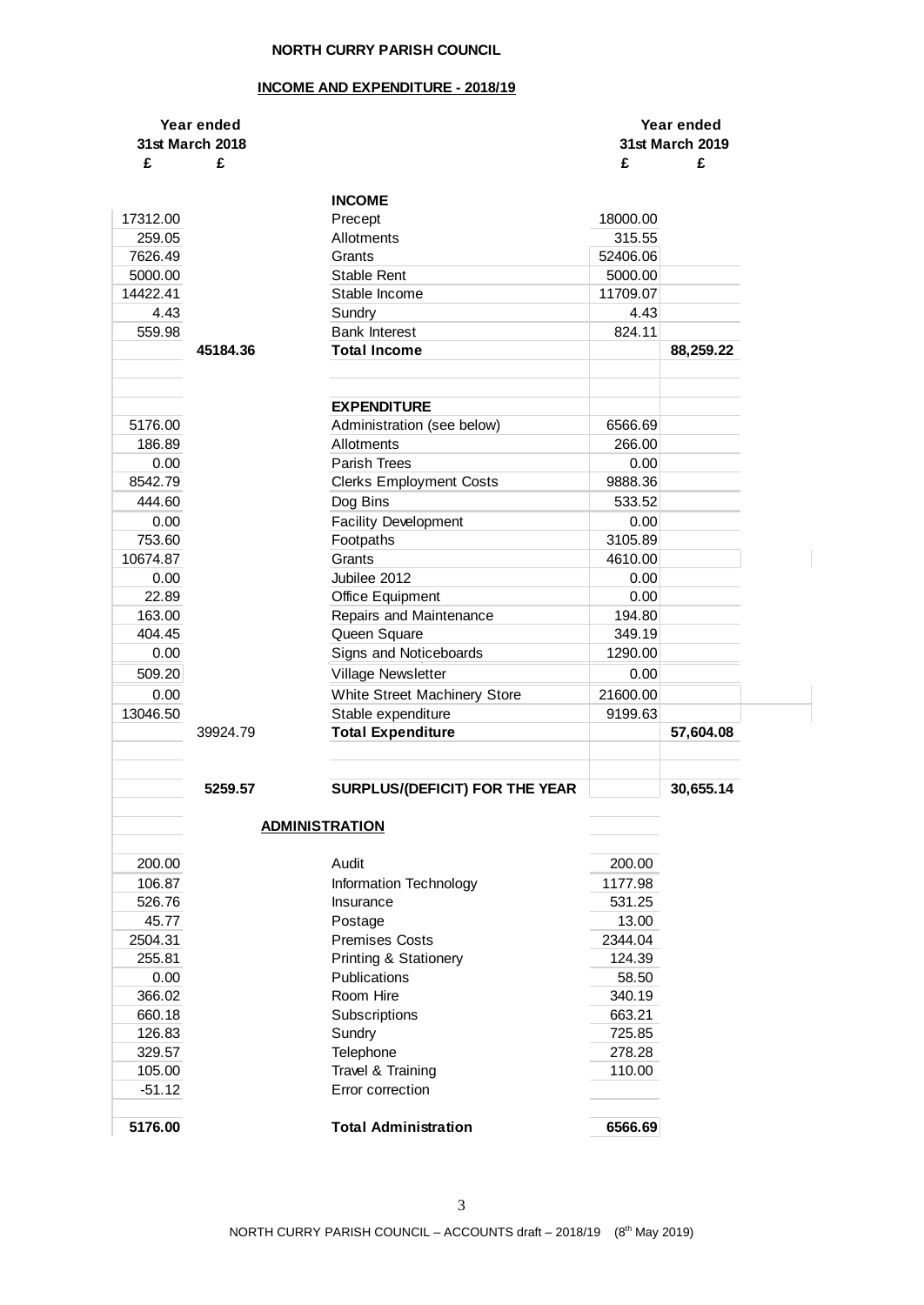#### **BALANCE SHEET - 2018/19**

| Year ended      |          |                                     |   | Year ended |                 |
|-----------------|----------|-------------------------------------|---|------------|-----------------|
| 31st March 2018 |          |                                     |   |            | 31st March 2019 |
| £               | £        |                                     |   | £          | £               |
|                 |          | <b>Notes</b>                        |   |            |                 |
|                 |          | <b>FIXED ASSETS</b>                 |   |            |                 |
|                 |          | Land & Buildings                    | 2 |            |                 |
|                 |          |                                     |   |            |                 |
|                 |          | <b>CURRENT ASSETS</b>               |   |            |                 |
| 1834.32         |          | <b>Debtors</b>                      | 3 | 6963.94    |                 |
| 0.00            |          | Payments made in advance            |   | 0.00       |                 |
| 9837.88         |          | Lloyds Bank Account                 |   | 11768.26   |                 |
| 10066.01        |          | Co-operative Bank Account           |   | 5994.93    |                 |
|                 |          |                                     |   |            |                 |
| 38039.24        |          | Cambridge & Counties                |   | 65863.35   |                 |
| 210.86          |          | Petty Cash                          |   | 29.06      |                 |
|                 | 59988.31 | <b>Total Assets</b>                 |   |            | 90619.54        |
|                 |          |                                     |   |            |                 |
|                 |          | <b>CURRENT LIABILITIES</b>          |   |            |                 |
| 1740.54         |          | <b>Creditors and Accruals</b>       | 4 | 1716.63    |                 |
|                 |          | Payments received in advance        |   |            |                 |
|                 | 1740.54  | <b>Total Liabilities</b>            |   |            | 1716.63         |
|                 |          |                                     |   |            |                 |
|                 | 58247.77 | <b>NET ASSETS</b>                   |   |            | 88902.91        |
|                 |          |                                     |   |            |                 |
|                 |          | Represented by:                     |   |            |                 |
|                 |          |                                     |   |            |                 |
|                 |          | <b>GENERAL FUND BALANCE</b>         |   |            |                 |
| 52988.20        |          | as at 31st March 2018               |   | 58247.77   |                 |
| 5259.57         |          | Surplus/(Deficit) for year          |   | 30655.14   |                 |
|                 |          |                                     |   |            |                 |
|                 | 58247.77 | Balance as at 31st March 2019       |   |            | 88902.91        |
|                 |          |                                     |   |            |                 |
|                 |          |                                     |   |            |                 |
|                 |          | <b>Less Provisions</b>              | 6 |            |                 |
| 13204.86        |          | Community Infrastructure Levy       |   | 41490.92   |                 |
| 4376.00         |          | Lightsource grant                   |   | 4376.00    |                 |
| 2132.42         |          | Election charges                    |   | 2232.42    |                 |
| 2989.99         |          | <b>Facilities Development Fund</b>  |   | 8249.56    |                 |
|                 |          | Stable funds held as service charge |   |            |                 |
| 10570.01        |          | reserves or rent reserves           |   | 12575.60   |                 |
| 901.71          |          | Jubilee fund                        |   | 901.71     |                 |
| 1054.00         |          | Legal fees                          |   | 1254.00    |                 |
| 868.13          |          | Office equipment                    |   | 868.13     |                 |
| 4091.02         |          | Parish Trees                        |   | 4591.02    |                 |
| 4270.62         |          | Footpaths                           |   | 1164.73    |                 |
| 79.64           |          | Queen Square Garden                 |   | 133.95     |                 |
|                 | 44538.40 |                                     |   |            | 77838.04        |
|                 |          |                                     |   |            |                 |
|                 |          |                                     |   |            |                 |
|                 |          |                                     |   |            |                 |
|                 | 13709.37 | <b>Net General Fund Balance</b>     |   |            | 11064.87        |

The above Balance Sheet and attached Income and Expenditure Account present fairly the financial position of the Council as at 31st March 2019 and the Income and Expenditure for the year then ended. **Signed:**

**Responsible Finance Officer Chairman**

**Date:**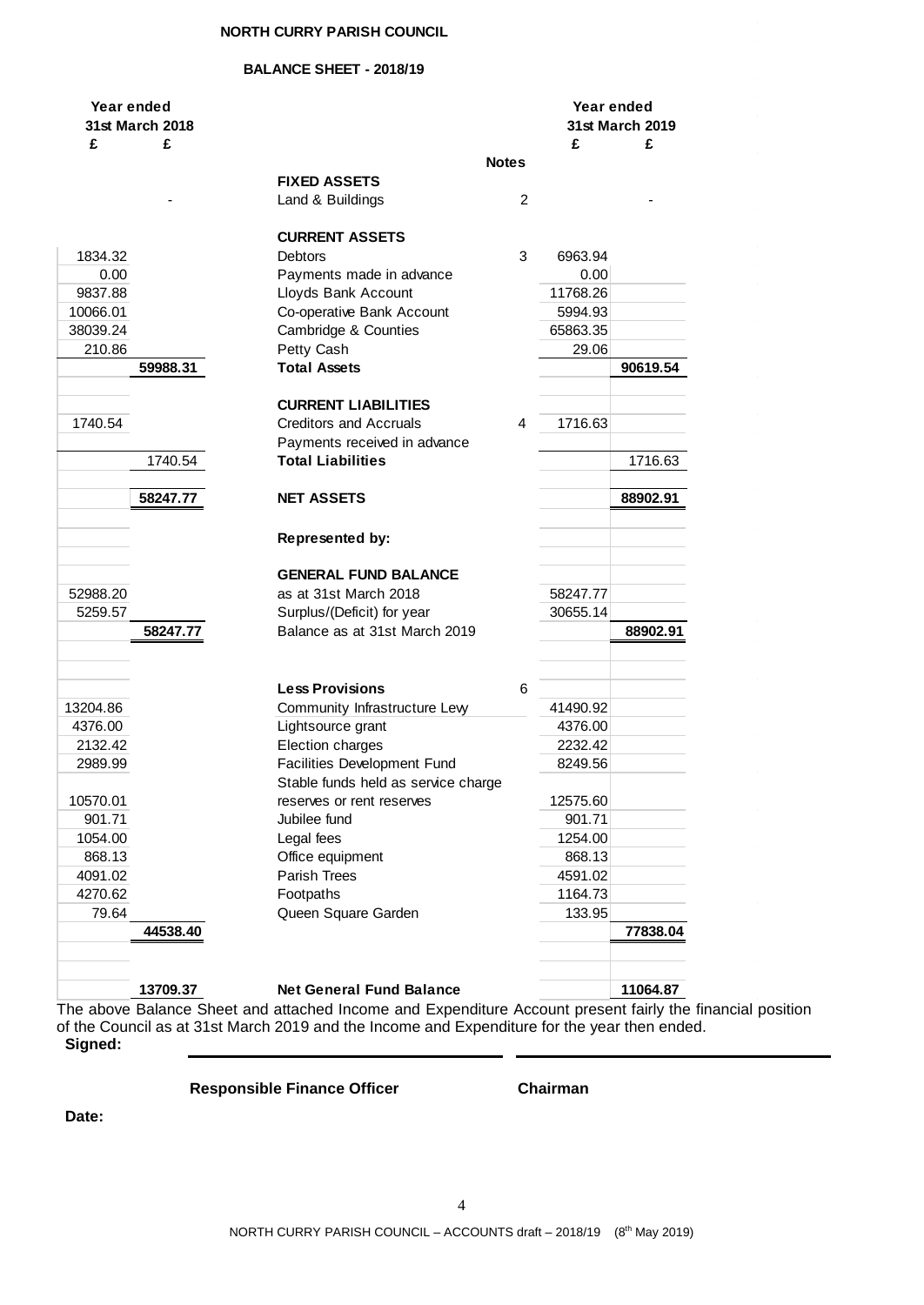#### **NOTES TO THE INCOME AND EXPENDITURE ACCOUNT AND BALANCE SHEET 31ST MARCH 2019**

#### **1. STATEMENT OF ACCOUNTING POLICIES**

#### **a)** General

The general principles adopted in the preparation of the Income and Expenditure Account and the Balance Sheet are those recommended by the Chartered Institute of Public Finance and Accountancy (CIPFA) applicable to Parish and Town Councils with a budgeted income for the year (and two immediately preceding years) less than £500,000 and more than £5,000.

#### **b)** Accounting Concept

The Income and Expenditure Account and Balance Sheet are compiled on the accruals basis of accounting. This means that the amounts due to or from the Council in respect of the financial year but not settled at the year-end are brought into the accounts. The amounts so included are actual or estimated for each line of income and expenditure and any difference between the actual figures and the estimates is reflected in the accounts of the following year.

#### **c)** Significant values

In complying with the Guidance for Local Council Accounts a value has to be fixed below which any adjustment will be deemed to be insignificant. For the current year the value set is £100. Any adjustment for a debtor or creditor less than this figure has been ignored.

### **2. FIXED ASSETS**

| Approximate<br>Value (£) |
|--------------------------|
|                          |
|                          |
|                          |
|                          |
|                          |
|                          |
|                          |
|                          |

The Parish Council also holds the freehold of the Playing Field, with custodial trustees for the North Curry Playing Field Charity, (Registration No. 304593).

These assets are regarded as Community Assets have no determinable commercial value and therefore have been included at NIL values in accordance with the CIPFA Accounting Guidance Section 4.9.4.

| Other assets                                                               |            |
|----------------------------------------------------------------------------|------------|
| Memorials - Queen Square War and Victoria                                  | 8.985.95   |
| Benches, Notice Boards, Clocks, Defibrillator and Signs (Street Furniture) | 20.910.62  |
| Queen Square Garden Walls/Gates and Fences                                 | 9.989.18   |
| Office Equipment                                                           | 2.183.02   |
| <b>Town Farm Community Stable</b>                                          | 269.630.39 |
| White Street Sport Pavilion & shed                                         | 437.750    |

The valuations for these assets are based on insurance values, also in accordance with the CIPFA Accounting Guidance Section 4.9.4. All deeds are held at Ashfords, Ashford Court, Blackbrook Park Avenue, Taunton, Somerset TA1 2PX

#### **3. CURRENT ASSETS**

Debts due to the Council were a total of £6,963.94 comprising VAT repayments and Stable tenants' electricity.

#### **4. CURRENT LIABILITIES**

Creditors and accruals amounted to £1,716.63 the most significant of these are a sum of £656.50 which was due for payment at the year-end for the Clerk's outstanding salary, £533.52 which was due to TDBC for dog bin emptying, £170 payment to R. Perry for repairs to The Stable and tax and NI of £304.59.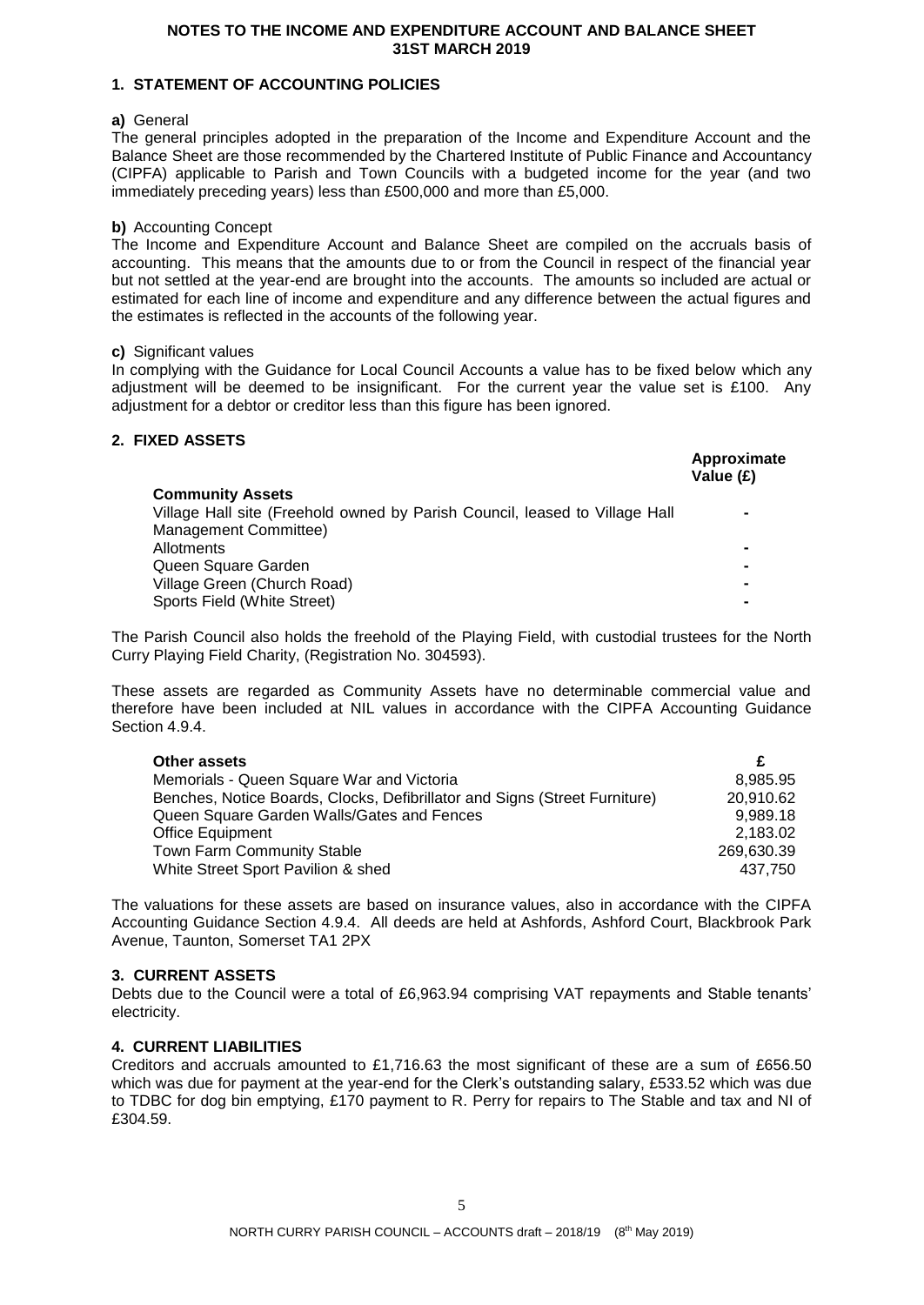#### **5. SECTION 137 PAYMENTS**

Section 137 of the Local government Act 1972 (as amended) enables Local Councils to spend up to the product of £7.57 per head of electorate for the benefit of people in the area on activities or projects not specifically authorised by other powers. The limit for this Council in the year ended 31st March 2019 was £10,264.92 Payments were made for the following purposes: St P. & St P. Church (Grant for half term children's activities) - £350.00, Royal British Legion - £125.00,. A £150 grant was made to Citizens Advice, and grants towards grass cutting costs were paid to White St. (£500.00), and Greenway Playing Field (£225.00). **Total S137 payments = £1350.00**

#### **6. PROVISIONS**

**Community Infrastructure Levy** – Funds received to provide, improve, replace, operate or maintain the infrastructure of the Parish or anything else that is concerned with addressing the demands that development has placed on the Parish.

**Lightsource** – Funds received for the benefit of the Parish in recognition of a solar panel installation.

**Election charges** - A fund to cover election charges.

**Facility Development Fund** - A fund to cover prospective development of Parish amenities.

**Stable Funds** – Funds held as service charge reserves or rent reserves in respect of the letting of Town Farm Community Stable

**Jubilee Fund** – A fund held by the Parish Council from proceeds raised by the Jubilee Committee and to be used for projects around the Parish to celebrate the Queen's Diamond Jubilee*.*

**Legal fees** – Provision for fees which may be incurred relating to Parish assets.

**Office equipment** – Provision for new computer equipment.

**Parish Trees** – Fund held for the maintenance of Parish Trees.

**Footpath maintenance** - The under spend from previous Grants has been carried forward

**Queen Square Garden** – A small under spend carried forward as a fund for future work

**7. BORROWINGS -** There were no loans outstanding to the Council at 31 March 2019.

#### **8. TENANCIES**

On 1st April 2010 the Council entered into a Lease Agreement whereby White Street Sports Field and Pavilion was leased to North Curry Sport Limited for a period of 20 years. In July 2015 the lease to North Curry Sports Ltd was extended until 31<sup>st</sup> March 2037.

On 3<sup>rd</sup> April 2017 the Council renewed the Lease Agreement for Greenway playing field and Pavilion with the Trustees of North Curry Playing Field, extending the tenancy to 23rd June 2026.

#### **9. AGENCY WORK**

During the year ending 31 March 2019 the Council undertook no agency work on behalf of other Authorities.

#### **10. ADVERTISING AND PUBLICITY**

During the year ending 31 March 2019 the Council incurred no expenditure on advertising and publicity expenses.

#### **11. SUPERANNUATION**

During the year ending 31 March 2019 no superannuation contributions were made.

**12. FURTHER INFORMATION -** Further information about the accounts is available from the Clerk to the Council, Miss Wendy Baldwin, who can be contacted on 01823 490136.

**\_\_\_\_\_\_\_\_\_\_\_\_\_\_\_\_\_\_\_\_\_\_\_\_\_\_\_\_\_\_\_\_\_ \_\_\_\_\_\_\_\_\_\_\_\_\_\_\_\_\_\_\_\_\_\_\_\_\_\_\_\_\_\_\_\_\_**

The Council approved these accounts on 8<sup>th</sup> May 2019.

**Signed:**

**Chairman Responsible Finance Officer**

**Date**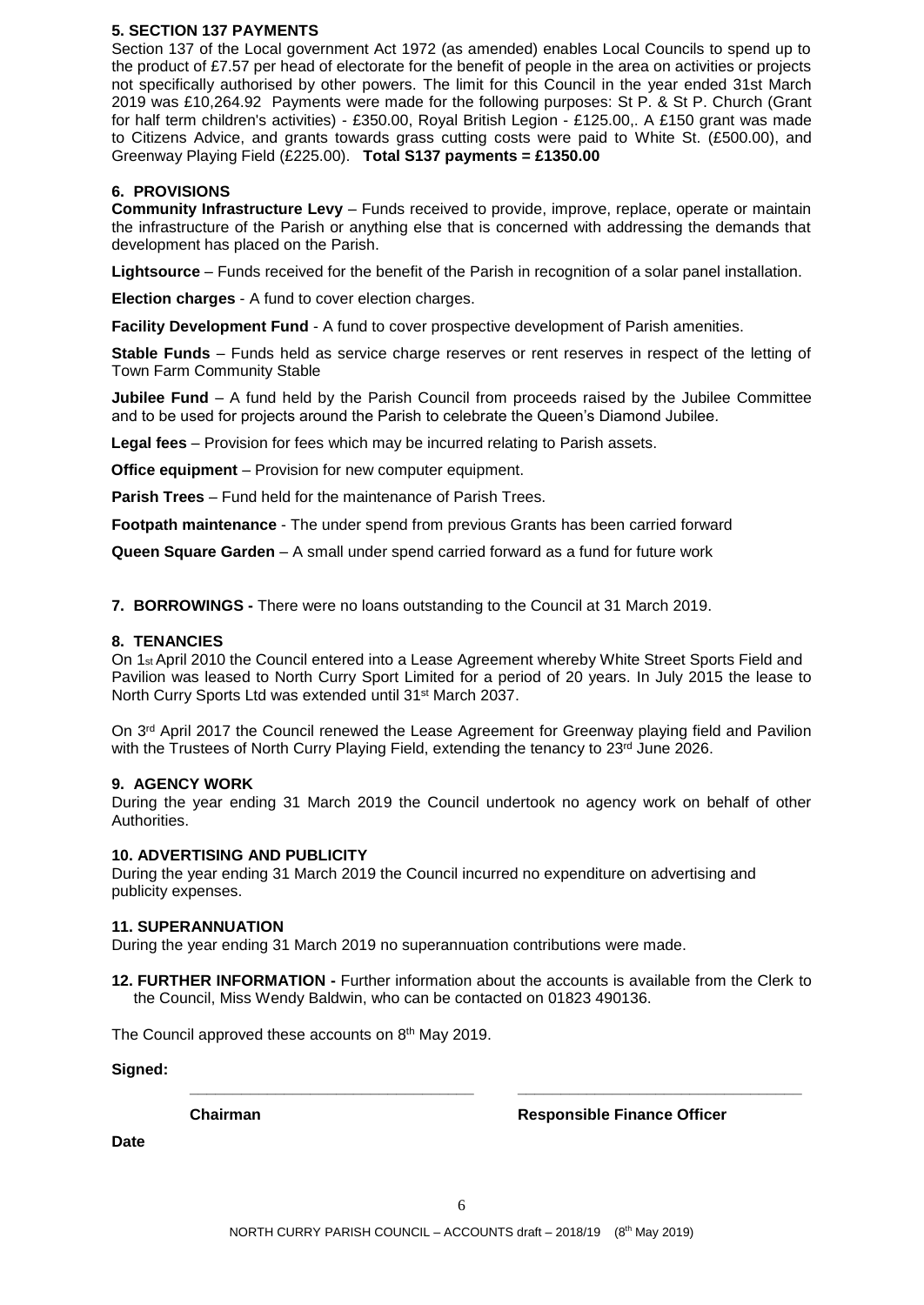#### **RECEIPTS AND PAYMENTS OUT-TURN - YEAR TO 31ST MARCH 2019**

| <b>PAYMENTS</b> |  |  |
|-----------------|--|--|
|-----------------|--|--|

| Administration                         |                                  |         |          |
|----------------------------------------|----------------------------------|---------|----------|
|                                        | Audit (prior years)              | 200.00  |          |
|                                        | <b>Clerk's Employment Costs</b>  | 9655.79 |          |
|                                        | <b>Election Charges</b>          |         |          |
|                                        | Information Technology           | 1177.98 |          |
|                                        | Insurance                        | 531.25  |          |
|                                        | <b>Office Equipment</b>          | 0.00    |          |
|                                        | Postage                          | 13.00   |          |
|                                        | <b>Premises Costs</b>            | 2344.04 |          |
|                                        | <b>Printing &amp; Stationery</b> | 124.39  |          |
|                                        | Publications                     | 58.50   |          |
|                                        | Repairs and Maintenance          | 194.80  |          |
|                                        | Room Hire                        | 332.44  |          |
|                                        | Subscriptions                    | 663.21  |          |
|                                        | Sundry                           | 725.85  |          |
|                                        | Telephone                        | 278.28  |          |
|                                        | <b>Travel</b>                    | 160.00  | 16459.53 |
| Allotments -water/repairs              |                                  |         | 266.00   |
| <b>Church Road Trees</b>               |                                  |         | 0.00     |
| <b>Community Speedwatch</b>            |                                  |         | 0.00     |
| Dog Bins                               |                                  |         | 444.60   |
| Donations                              |                                  |         | 0.00     |
| <b>Facility Development</b>            |                                  |         | 0.00     |
| Grants                                 |                                  |         |          |
|                                        | Footpaths                        | 3105.89 |          |
|                                        | <b>Burial grounds</b>            | 920.00  |          |
|                                        | Playing field                    | 2340.00 |          |
|                                        | <b>CIL</b>                       | 0.00    |          |
|                                        | Section 137                      | 1350.00 | 7715.89  |
|                                        |                                  |         |          |
| Jubilee 2012                           |                                  |         | 0.00     |
| Queen Square                           |                                  |         | 345.69   |
| Signs and Noticeboards                 |                                  |         | 1290.00  |
| Stable expenses                        |                                  |         | 9730.64  |
| Village Newsletter                     |                                  |         | 0.00     |
| Welcome Booklet                        |                                  |         | 0.00     |
| White Street Sports Field storage shed |                                  |         | 21600.00 |
| VAT paid                               |                                  |         | 5381.67  |
| <b>TOTAL PAYMENTS</b>                  |                                  |         | 63234.02 |
|                                        |                                  |         |          |
| <b>RECEIPTS</b>                        |                                  |         | £        |
| Precept                                |                                  |         | 18000.00 |
| Allotments                             |                                  |         | 315.55   |
| Grants:                                | <b>Burial Ground maintenance</b> |         | 920.00   |
|                                        | Footpath maintenance             |         | 760.00   |
|                                        | Playing field                    |         | 840.00   |
|                                        | <b>CIL</b>                       |         | 28286.06 |
| <b>Other Grants</b>                    |                                  |         | 21600.00 |
| <b>Bank Interest</b>                   |                                  |         | 824.11   |
| Rental Income                          |                                  |         | 5000.00  |
| Stable Income                          |                                  |         | 11511.87 |
| Sundry Income                          |                                  |         | 4.43     |
| Prior Year Debtors (VAT)               |                                  |         | 673.61   |
| Prepayments Received                   |                                  |         |          |

#### **TOTAL RECEIPTS 88735.63**

88735.63

**NET CHANGE IN BANK BALANCES DURING YEAR 25501.61**